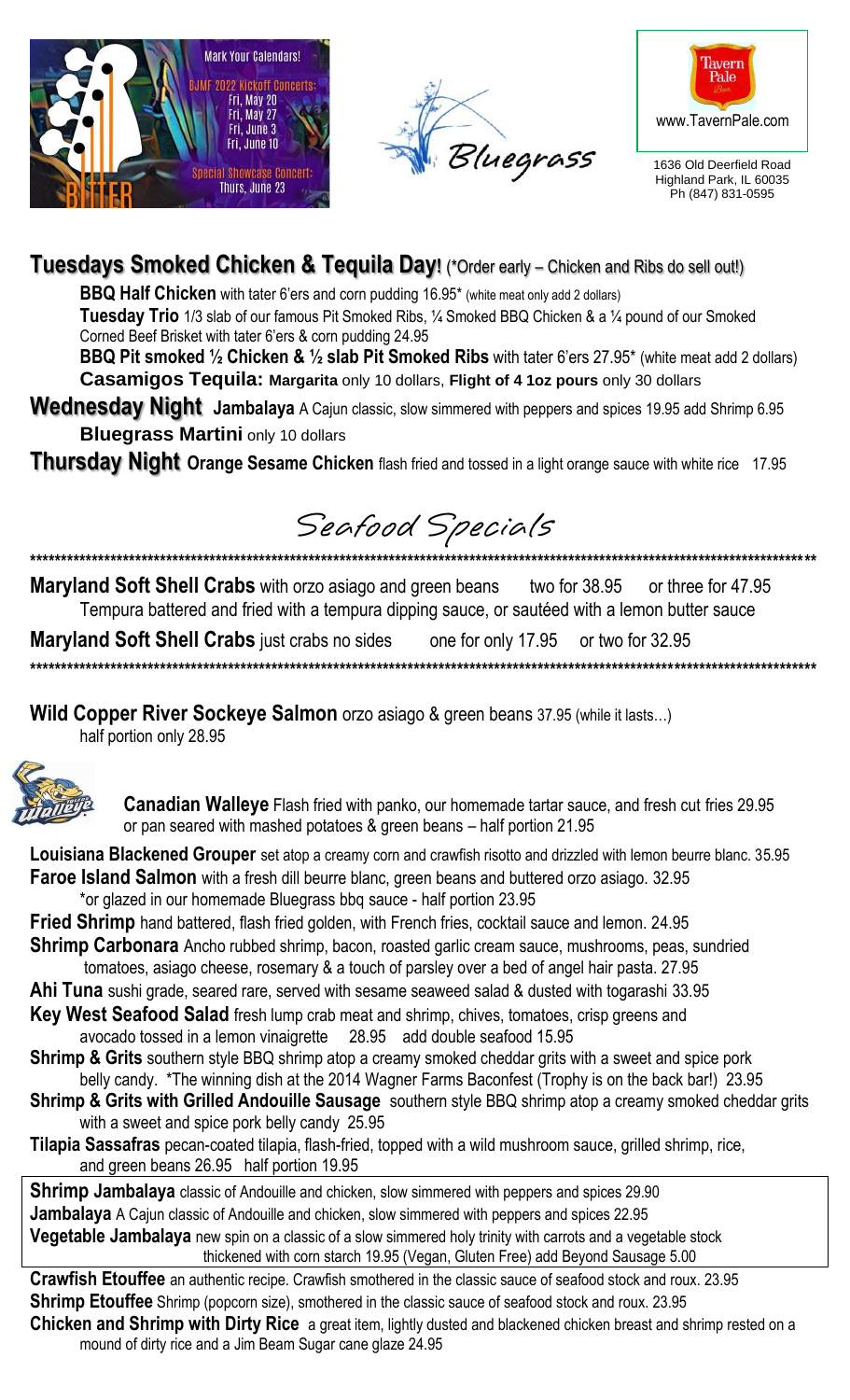#### **Chicken and Sausage Gumbo** 8.95 Try a **Shot of Gumbo** 2.95 **Baked French Onion Soup** 8.95 Try a Shot of French Onion 2.95

Soup & Gumbo

## Appetizers

**Szechwan Spicy Calamari** flash fried shaved onion, tossed and served with wasabi mustard sauce 15.95 Taster size only 9.95

**Real Crab Cake** great creation, all crab with a dollop of green onion mayo 18.95 **Ahi Tuna** Sushi Grade, seared rare, dusted with our chef's homemade blackening spice 18.95 **Artichoke Fritters** Served with a lemon dipping sauce 12.95 **½ Slab BBQ Ribs** great way to taste our ribs without a full commitment 15.95 **Popcorn Shrimp** lightly battered in our homemade tempura with a Tabasco wine sauce 13.95 **Shrimp Cocktail** the classic cocktail with popcorn shrimp and cocktail sauce 13.95 **Mushroom Broil** A combination of domestic and wild mushrooms and set atop grilled crusty Italian bread with melted Gruyere cheese 13.95

**Orange Sesame Shrimp** flash fried, with orange zest and chilies, in a light orange sauce 14.95 **Tuna Tartar** diced tuna lightly seasoned and flavored with sesame oil. served with wonton chips 18.95 **Nawlins' Sweet and Spicy Shrimp** sautéed and caramelized with layers of heat and sweet 14.95 **Pulled Pork Taster** 7.95 **or Corned Beef Brisket Taster** 9.95

#### Salads

Add any of these to our salads: grilled chicken 6.95 parmesan crusted chicken 6.95 shrimp 7.95 salmon 7.95 skirt steak 10.95

**Bluegrass Salad** Radicchio, romaine, red onion,Gorgonzola, and pine nuts, pear balsamic vinaigrette. small 10.95 large 12.95 **Caesar Salad** Crisp romaine lettuce, seasoned croutons, grated parmesan and our Caesar dressing with anchovies

- make this one special. 9.95 large 10.95 add parmesan encrusted chicken to this one for a real treat! **Rémoulade Salad** Iceberg with scallions, tomatoes, bacon and topped with a creamy Rémoulade dressing 9.95/12.95 add fresh Lump Crab meat 10.95 add shrimp 6.95 add fried Crawfish Tails 7.95 (the tails are recommended!)
- **Tomato Mozzarella Salad** vine ripened tomatoes layered with homemade mozzarella cheese, fresh basil, and
- sea salt dressed with Academia Barilla extra virgin olive oil, and a splash of rice wine vinegar small 9.95 large 13.95 **House Chop Salad** Crisp salad greens chopped and tossed with ripe tomatoes, scallions, Gorgonzola, crisp bacon, avocado, toasted sunflower seeds and shaved sweet red onion. Tossed in a fresh herb vinaigrette. 12.95
- **Asian Salad** tossed with an Asian sesame dressing, water chestnuts, tomato, crispy wonton strips, sliced almonds, sesame seeds and crisp romaine lettuce 12.95
- **Southwestern Salad** mixed greens, studded with Ancho roasted tomatoes, topped with a roasted corn, red onion & Jalapeno relish, finished with gorgonzola and tossed with a pear balsamic vinaigrette 12.95

Sides 7.50

Tater 6'ers **Dirty Rice** Buttered Orzo Asiago Corn & Crawfish Risotto Peanut Brittle Baked Beans Green Beans French Fries Mashed Potatoes Baby Bok Choy Corn Pudding Smoked Cheddar Grits

Real Texas Style Pit BBQ

Our sauce and rub are always Gluten Free (We cook daily and do sell out!) \*Ribs dry rubbed and smoked daily for 3 hours, available while they last...(Not fall off the bone style!) **Baby Back Ribs** Dry rub dusted, hickory smoked 1 <sup>3</sup>/4 pound baby back ribs, the secret of Wyllie Texas, where cactus grow tall, the jackalope run free and the children are slightly above average. Slow cooked with hickory and mesquite woods with peanut brittle baked beans and tater 6'ers 32.95 half slab 22.95

**Jambalaya** & Real Pit Half Slab BBQ Ribs 28.95 **Pulled Pork** & Real Pit Half Slab BBQ Ribs27.95

**Fried Shrimp** & Real Pit Half Slab BBQ Ribs 28.95

**WICHITA PACKING COMPANY** 

**BBQ Pulled Pork Platter** Slow Smoked Pork Shoulder, dusted with our Dry Rub, a touch of our homemade BBQ sauce, shaved red onions and served with Tater 6'ers & Corn Pudding. 19.95

**BBQ Corned Beef Brisket Platter** Beef Brisket Corned, dry rubbed and Hickory smoked for over<br>12 hours, covered with our homemade BBQ sauce, topped with red onions,<br>parsley & mashed potators & sauce, the sauce, topped with 12 hours, covered with our homemade BBQ sauce, topped with red onions,



parsley & mashed potatoes & corn pudding open face on garlic bread 22.95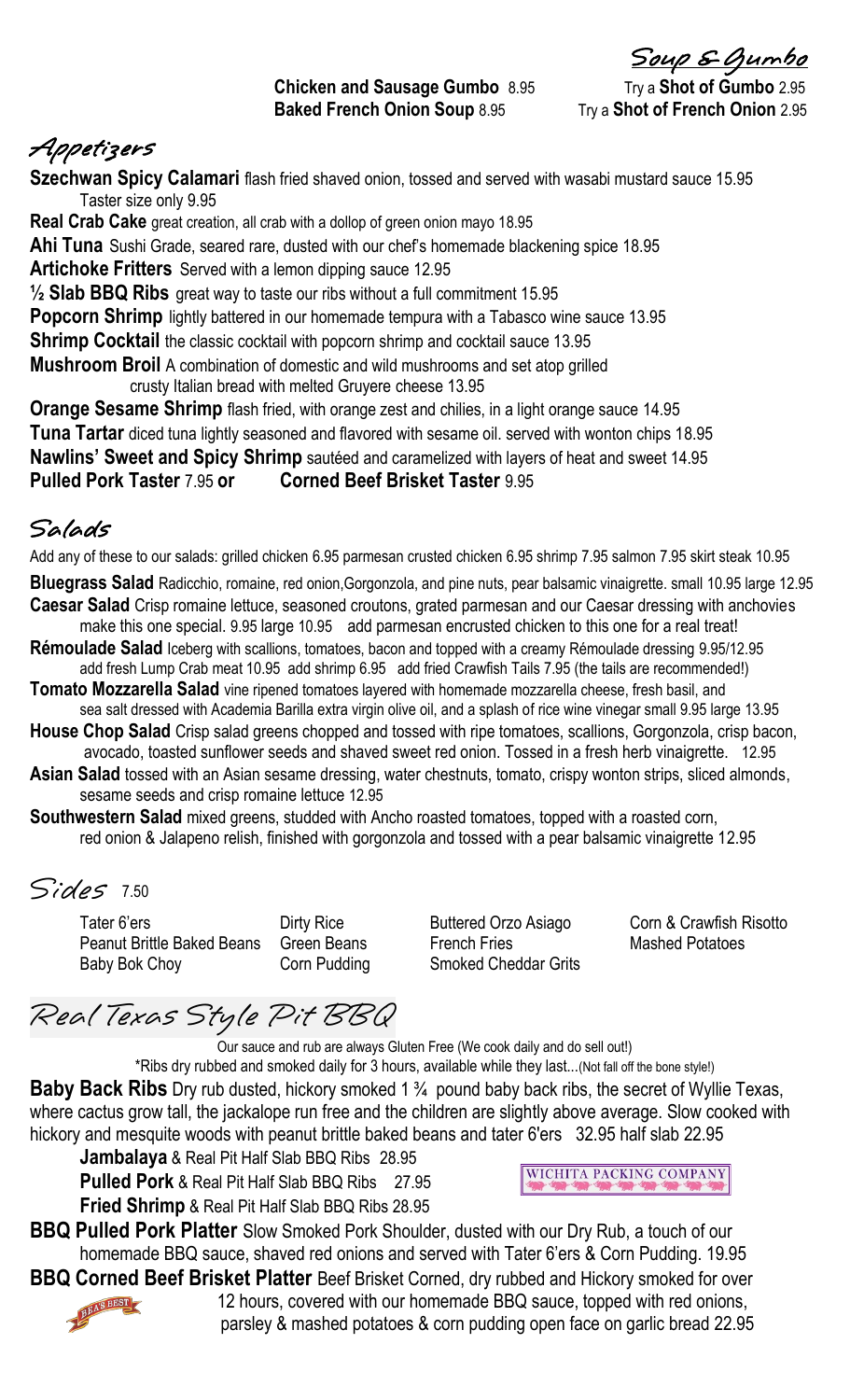### Signature Entrees

**Jambalaya** A Cajun classic of Andouille and chicken, slow simmered with peppers and spices 22.95 **Vegetable Jambalaya** new spin on a classic of a slow simmered holy trinity with carrots and a vegetable stock thickened with corn starch 19.95 (Vegan, Gluten Free) add Beyond Sausage 5.00

**Orange Sesame Chicken** flash fried and tossed with orange zest, in a traditional light orange sauce with white rice 22.95 **Chicken and Shrimp with Dirty Rice** a great item, lightly dusted and blackened chicken breast and shrimp rested on a mound of dirty rice and a Jim Beam Sugar cane glaze 24.95

- **Chicken Carbonara** Ancho rubbed chicken, bacon, roasted garlic cream sauce, mushrooms, peas, sundried tomatoes, asiago cheese, rosemary & a touch of parsley over a bed of angel hair pasta. 23.95 substitute shrimp 4.00
- **Fettuccini Alfredo** Fettuccini noodles topped with a traditional Parmesan sauce. 14.95

add shrimp 7.95 add chicken breast 6.95

**Fresh Tomato Basil Penne** (\*aka **Hockey Pasta**) a light fresh tomato basil sauce with Parmesan 14.95 add Italian Sausage and peas (\*aka **Country Creek Style**) 5.00 add Grilled Chicken 6.95 add shrimp 7.95 add Artichokes 4.00 add Parmesan Crusted Chicken 6.95

add Parmesan Crusted Chicken with fresh Mozzarella 7.95 add fresh Mozzarella 1.50

**Skirt Steak** Texas style BBQ skirt steak with a pile of seasoned tater 6'ers 35.95

**Petite Filet** 4-oz USDA top choice set in a red wine sauce, served with garlic-mashed potatoes & green beans. 27.95 Add a Blue Cheese crust for 4.95 or add jumbo lump crabmeat and a lemon beurre blanc sauce for 10.95

**Filet** 8-oz USDA top choice set in a red wine sauce, served with garlic-mashed potatoes and green beans. 35.95

**Asian Vegetable Noodle Bowl** Stir fried bok choy, shiitake mushrooms, water chestnuts, scallions, ginger, garlic, udon noodles in a vegetable broth. Topped with diced tomatoes, a splash of soy sauce,

cilantro & sesame seeds. 12.95 add tofu 5.95 add chicken 6.95 add white meat chicken 7.95 add shrimp 7.95 **Grilled Teriyaki Chicken Breast** with a homemade teriyaki sauce, rice and green beans. 19.95

**Chicken Artichoke** Chicken stir-fried with green beans, artichokes and wild mushrooms in a subtle sherry cream sauce then topped with white rice. 19.95add white meat 3.00 Sub tofu N/C

Sandwiches

Your choice fries or Caesar salad with our sandwiches, or a Bluegrass salad for an additional dollar. Onion Haystack 2.50 extra - Add Real Smoked Bacon 2.50 – Add Cheese (American, Gruyere, Cheddar), Jalapeños, or Avocado 1.50

**Crusty Blue BBQ Burger** 1/2-pound certified Angus beef burger, blue cheese crusted, topped with our own BBQ sauce, and a crispy onion haystack. 18.95 \*sub a Beyond Burger for an extra dollar...

**Skirt Steak Sandwich** served open face on garlic bread and grilled to perfection, with bbq sauce and grilled onions 19.95

**BBQ Pulled Pork Sandwich** dry rubbed, slow smoked for 12 hours, pulled & topped with our homemade BBQ sauce, red onions and a whole lot a love 16.95

**BBQ Corned Beef Brisket Sandwich** beef brisket corned, dry rubbed and then hickory smoked for 12 hours, with a touch of sliced red onions and little BBQ sauce 18.95

**Chicken Breast Rosemary Sandwich** marinated in olive oil, fresh rosemary & garlic, green onion mayo on the side. 15.95 **Giant Burger (as in HPHS)** twin 8 oz. patties of certified Angus beef, cheddar cheese, bacon, lettuce, tomato, onions, pickle and onion haystack 25.95

**Bluegrass Burger** ½ pound certified Angus beef burger dressed with lettuce, tomato, pickle & onion 16.95 **The Beyond Burger** with sautéed jalapeno, onion, mushroom, corn, and a light shmear of stone ground mustard 16.95

### Children's Menu 8.95

**Chicken Tenders and French Fries Fettuccine Alfredo Penne Marinara Fried Shrimp and French Fries Fish Fry and French Fries**

### Desserts

**Bananas Foster** A delightful taste of tradition, butter brown sugar with light & dark rum, cream de banana liqueur, poured over bananas with vanilla bean ice cream 17.95 or taster size 10.95 or mini 8.95

**Ice Box Pie** A fresh home-made caramel, toasted pecans, caramel cream, shaved chocolate in a graham cracker crust 9.95

**Hot Fudge Sundae** Vanilla ice cream piled high, topped with home-made glazed pecans and finished with

Chantilly whippedcream, chocolate chip cookie & a cherry. 9.95 giant sundae16.95 or small 6.95

**Chocolate 3-Way** Chocolate ice cream, Ghirardelli chocolate chip brownie, chocolate fudge, mini marshmallows, glazed pecans and Chantilly cream. 18.95 or taster size 11.95 or mini 9.95

**Chocolate Chip Bread Pudding** Homemade with a cayenne Jim Beam whisky sauce to share 9.95 or taster size 5.95 **Chocolate Brownie Sundae** Ghirardelli chocolate chip brownie, chocolate ice cream, hot fudge, whip cream,

glazed pecans, and a cherry. 9.95

**The Ultimate Two Bites** 2.95 each Vanilla Bean Crème Brule and Chantilly cream Ghirardelli chocolate chip brownie

Homemade Chocolate chip cookie Chocolate Chocolate Truffle with Chambord and Chantilly cream